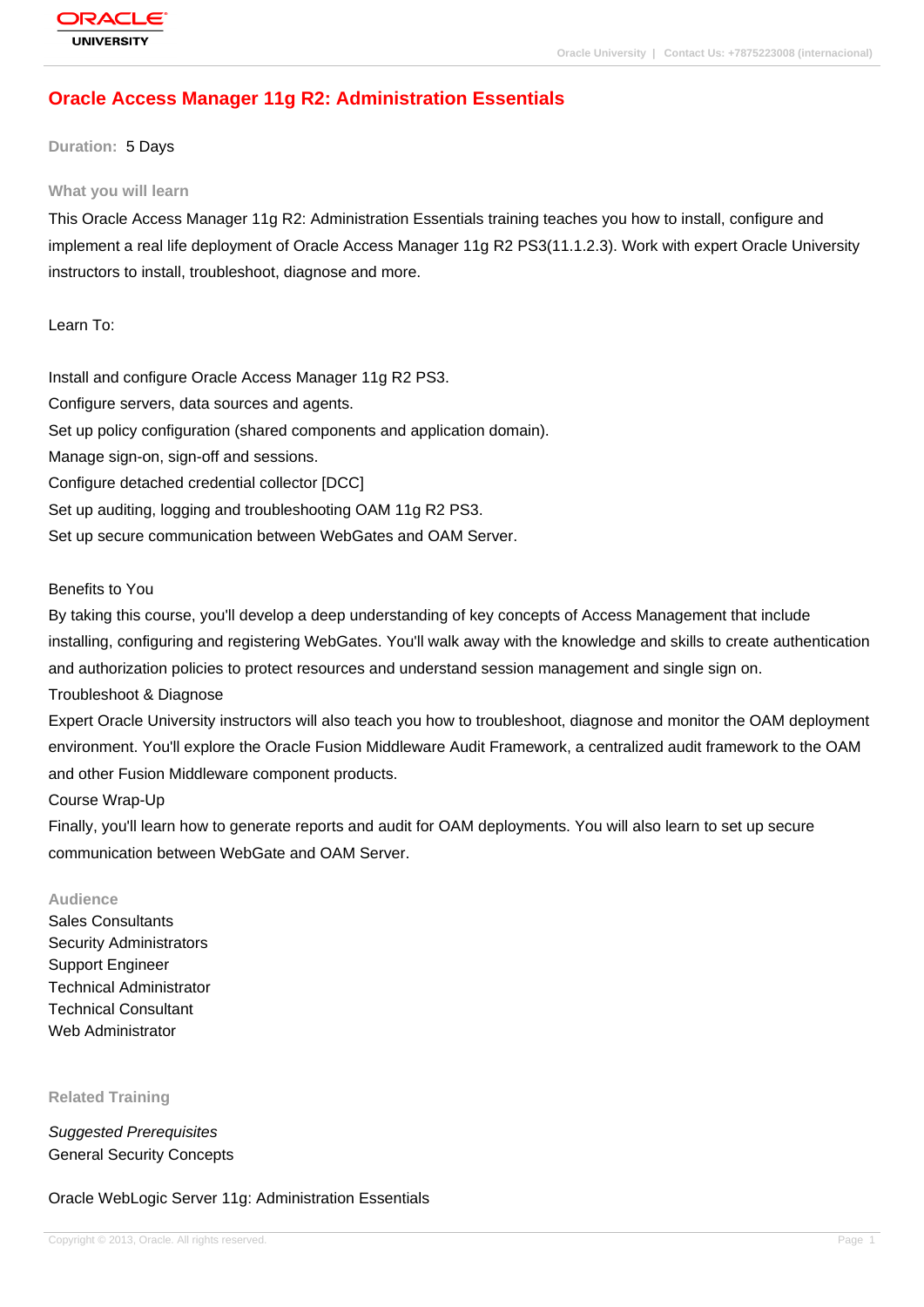# **Course Objectives** Explain and set up auditing and logging for OAM 11g

Troubleshoot OAM 11g

Configure and explain WLS, identity assertion, OAM assertion provider, and WLS authenticator

Configure Deatched Credential Collectors

Install and configure Oracle Access Manager (OAM 11g)

Configure servers, data sources, and agents

Set up policy configuration (shared components and application domain)

Manage sign-on, sign-off, and sessions

**Course Topics**

### **Overview of Access Manager**

Explain the salient features of Oracle Access Manager Explain the key products that comprise the Oracle Access Management Suite Explain the functional areas for each of the Oracle Access Management products Explain Oracle Access Manager overall architecture Explain Oracle Access Manager run-time architecture Identify key Oracle Access Manager 11g R2 PS3 new features OIF enhancements to the OAM admin console to support SP functionality SAML attributes can be configured for OAM policy , SAML attribute can be used by OAAM risk analysis

### **Installation and Configuration**

Explain key definitions and terminologies Describe the prerequisites for installing Oracle Access Manager Install Oracle WebLogic Server (WLS) Configure seeded database schemas by using the Repository Creation Utility Install and configure Oracle Access Manager Perform post-installation validation checks Perform an uninstallation

# **System Configuration: Servers, Datasources and Agents**

Manage Servers using OAM Administration Console and Oracle Web Logic Server Admin Console Manage data sources - User Identity Store Installing and Configuring Agents Registering Agents – OAM Admin Console, In-Band, Out-of-Band Understanding WLS Agents Manage agents using OAM Admin Console Extends 11g Webgate with an option to enable Credential Collection capability (Authentication Gate) Separating from server operations, External (Distributed) Credential Collector (Collect in DMZ)